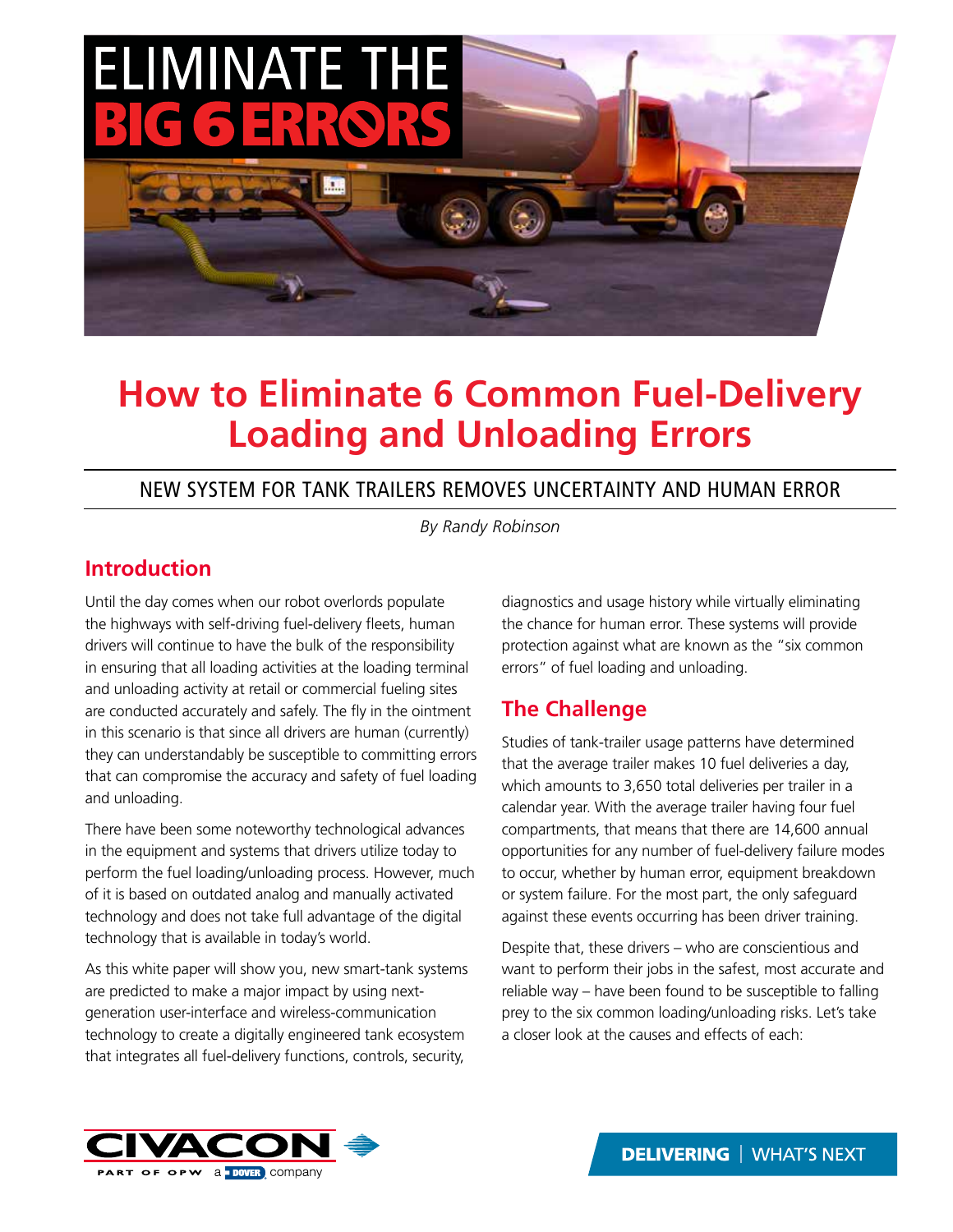# **Driver unloads wrong product into the wrong storage tank**

This most commonly occurs when a distracted or hurried driver connects the wrong trailer compartment to the wrong storage tank. The chance of this error occurring increases when there are unclear or improper product-type markings on the storage tank. In analyzing delivery histories, the unintended mixing of gasoline octane types happens once in every 14,000 deliveries with a gasoline/diesel mixup happening once in every 45,500 deliveries.

The ultimate effect of this fuel-type cross-contamination is shutdown of the site for several hours as the tanks are emptied and cleaned, which will result in lost revenue and unplanned maintenance costs. There is also the chance the fouled fuel will make its way into the driver's vehicle, which can lead to damage of the fueling system. The current safeguard against this error is requiring the driver to always unload diesel first so that a repeatable routine is established. Again, this routine can be thrown off if the driver is rushed or working at a site in which product types are not clearly identified.

# **Driver loads wrong product into wrong trailer compartment**

This is the inverse of Error No. 1, but can have the same dire consequences that can lead to site shutdown and prohibitive cleanup and maintenance costs. In this case, an erroneous octane mix will occur once in every 73,000 deliveries, while a gasoline/diesel mixup will happen once in every 182,500 deliveries. To prevent this from happening, most trailers are outfitted with a manually adjustable product-grade indicator (PGI), but the driver may forget to reset or adjust the PGI before a different product is loaded at the next delivery stop.

#### **Compartment loaded with contaminated product from terminal**

This happens about once in every 365,000 deliveries and takes place when a malfunction occurs in the terminal's loading system, or if there is an incomplete cleanout or purge of the loading equipment (hose, elbows, adaptors, etc.). Again, if this damaged fuel makes it to the fueling site, revenue-robbing shutdown can occur, as well as vehicle damage. In this scenario, the driver has no recourse but to trust that the information on the bill of lading (BOL) from the terminal is accurate and that the proper product has been loaded

# **Product retained on trailer results in mixed product**

There are many possible causes to be aware of in this error scenario, including the trailer may have lost air pressure, causing the valve to close before the compartment is completely empty; driver forgets to unload a compartment; trailer "heel" is unlevel, preventing all product from draining; and driver closes the compartment too early. When this error occurs, a potential overfill situation is created, along with the chance of product cross-contamination. This error has been known to happen once in every 125,000 deliveries, with only one in every 24,000 retain events identified during loading and not delivered. The current safeguard against this error involves the driver performing a bucket test after unloading, but this can be unreliable since an empty hose or pipe does not necessarily mean a totally empty fuel compartment.

# **Fuel retain that results in a shortage and possible disputed delivery**

Fuel-delivery studies show that one out of every 4,000 deliveries will result in the recipient of the fuel questioning whether or not the indicated amount of fuel has actually been delivered. The same causes and effects – and current method of possible mitigation – that were highlighted in Error No. 4 are also in play here. What makes this error even more detrimental, however, is the potential damage that can be caused to the relationship between the fuel-delivery company and the retailer. If this error occurs too often, this can lead to relationship-related damage that is not easily undone and can ultimately result in the site operator looking for a new fuel supplier.

# **Fuel retain that results in an overfill condition**

This error – which happens in one of every 24,000 deliveries – results when a fuel compartment is not completely emptied due to an unlevel delivery location, premature closing of the fuel compartment or loss of air pressure during the unloading process. Product overfills are both dangerous and costly as they can harm the environment and create a possible fire hazard, while fuel that is spilled on the ground is not saleable, which affects the fueling site's bottom line. The current safeguard against this error is the installation of retain probes in the fuel compartments, but they are currently used on only about 20% of fuel trailers in the United States.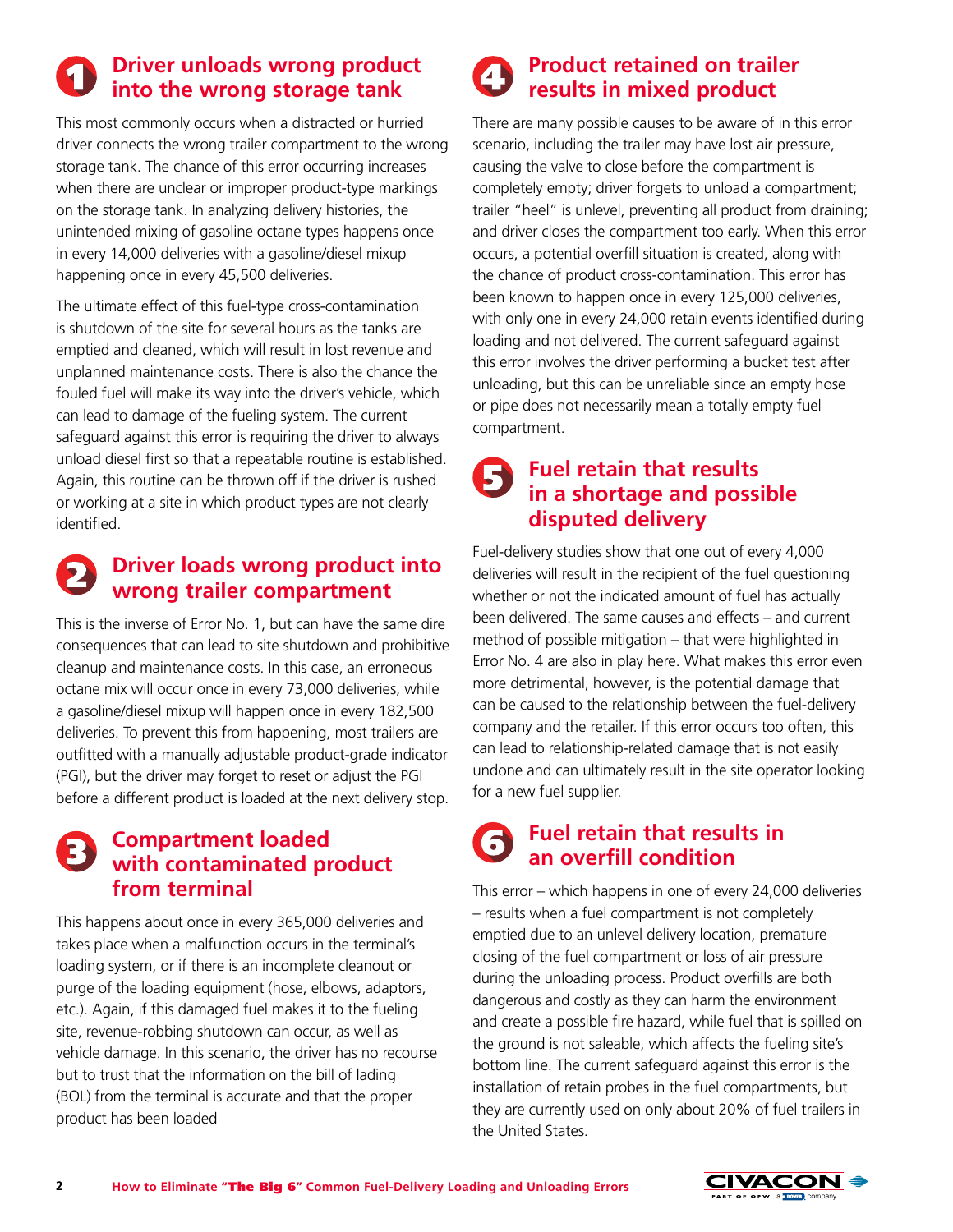

# **The Solution**

To defend against these six common loading and unloading risks, Civacon, Kansas City, MO, an OPW company, has developed the CivaCommand Smart Tank System. This system is a highly engineered, but easy-to-use, solution that consolidates access to the many different control systems on the trailer – including overfill control, on-board monitoring, pneumatic (air pressure) control, crossover prevention, security, electronic PGIs (Product Grade Indicators), troubleshooting and usage history. The system operates by utilizing an easy-to-read graphic touchscreen display that communicates wirelessly with the trailer's fuel-delivery and operation-monitoring components.

The graphic touchscreen unit can be securely activated by the driver – even when he or she is wearing gloves – using a unique user ID and PIN. The system is placed in Loading Mode when a load-rack connection is identified by the Smart Socket. Loading can only begin if the driver has full permit status, meaning that all valves, vapor connections, overfill components and grounding devices are safe and operational.

The various compartments on the trailer are used to hold specific product families, either gasoline (typically lowgrade, mid-grade and high-grade/premium) or diesel (ULSD or dyed diesel). Drivers use electronic PGIs exclusive to CivaCommand Smart Tank systems to let them know which product is loaded into each compartment.

When the driver is ready to unload – and when using the fuel crossover prevention system (COPS) – the Smart Elbow is first attached to the underground storage tank

(UST). When the Smart Elbow is cammed to the UST, it sends a signal to the CivaCommand Smart Tank System and the correct compartment valve opens automatically. Additionally, the system will allow access to the correct API for that compartment. Access to compartments are only granted with correct matches to the Smart Elbow. Once the delivery hoses are connected, the unloading process may begin. At the end of the unloading process, and when the compartment is empty, the screen notifies the driver that all hoses, elbows and adaptors can be safely disconnected. The Smart Elbows may also be used conventionally if the driver is not utilizing the COPS system.

Another unique feature of the system is its ability to better notify the driver if a fuel retain condition has occurred. Specifically, a notification is sent to the touchscreen if the driver ends the process of delivery with fuel remaining in the compartment. In this instance, a Retain Fault warning will appear on the screen, communicating to the driver that "compartment X has detected a retain condition." This message informs the driver that something has happened, and that all the product has not been fully drained from the compartment. In this case, it can be as simple as the API being closed prematurely or the air pressure being turned off accidentally. The driver can then use the innovative Troubleshooting feature to identify how to clear the Retain Fault condition and continue with the delivery until each compartment is fully empty.

The driver will also be alerted to a Retain Fault if the Smart Elbow becomes uncammed during delivery. This safety feature is designed to close the compartment valve (internal valve) automatically when the Smart Elbow becomes